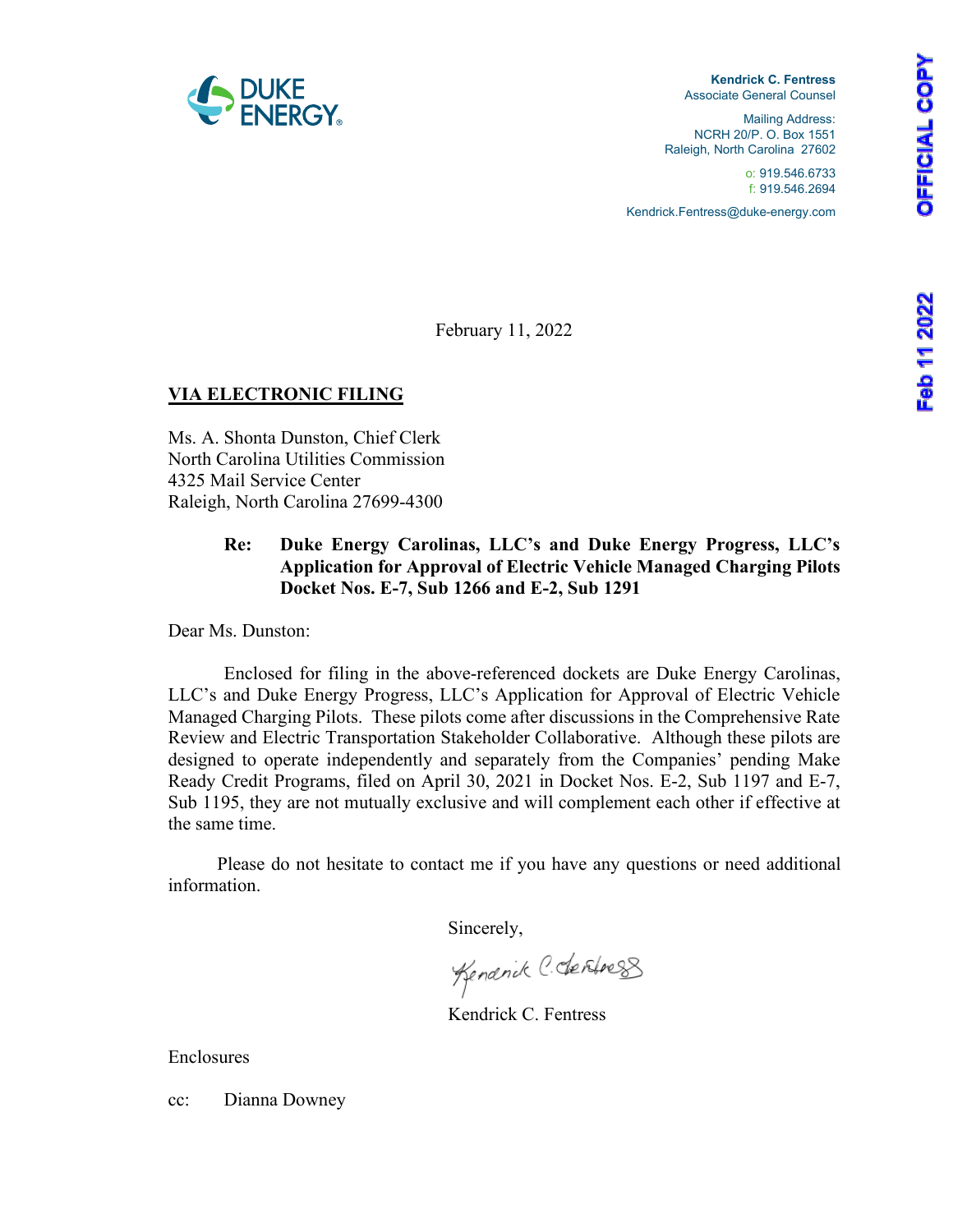# CERTIFICATE OF SERVICE

I certify that a copy of Duke Energy Carolinas, LLC's and Duke Energy Progress, LLC's Application for Approval of Electric Vehicle Managed Charging Pilots, in Docket Nos. E-7, Sub 1266 and E-2, Sub 1291, has been served by electronic mail, hand delivery, or by depositing a copy in the United States Mail, 1<sup>st</sup> Class Postage Prepaid, properly addressed to parties of record.

This the 11th day of February, 2022.

Kendrick C. Fentress Associate General Counsel Duke Energy Corporation P.O. Box 1551 / NCRH 20 Raleigh, North Carolina 27602 Tel 919.546.6733 [Kendrick.Fentress@duke-energy.com](mailto:Kendrick.Fentress@duke-energy.com)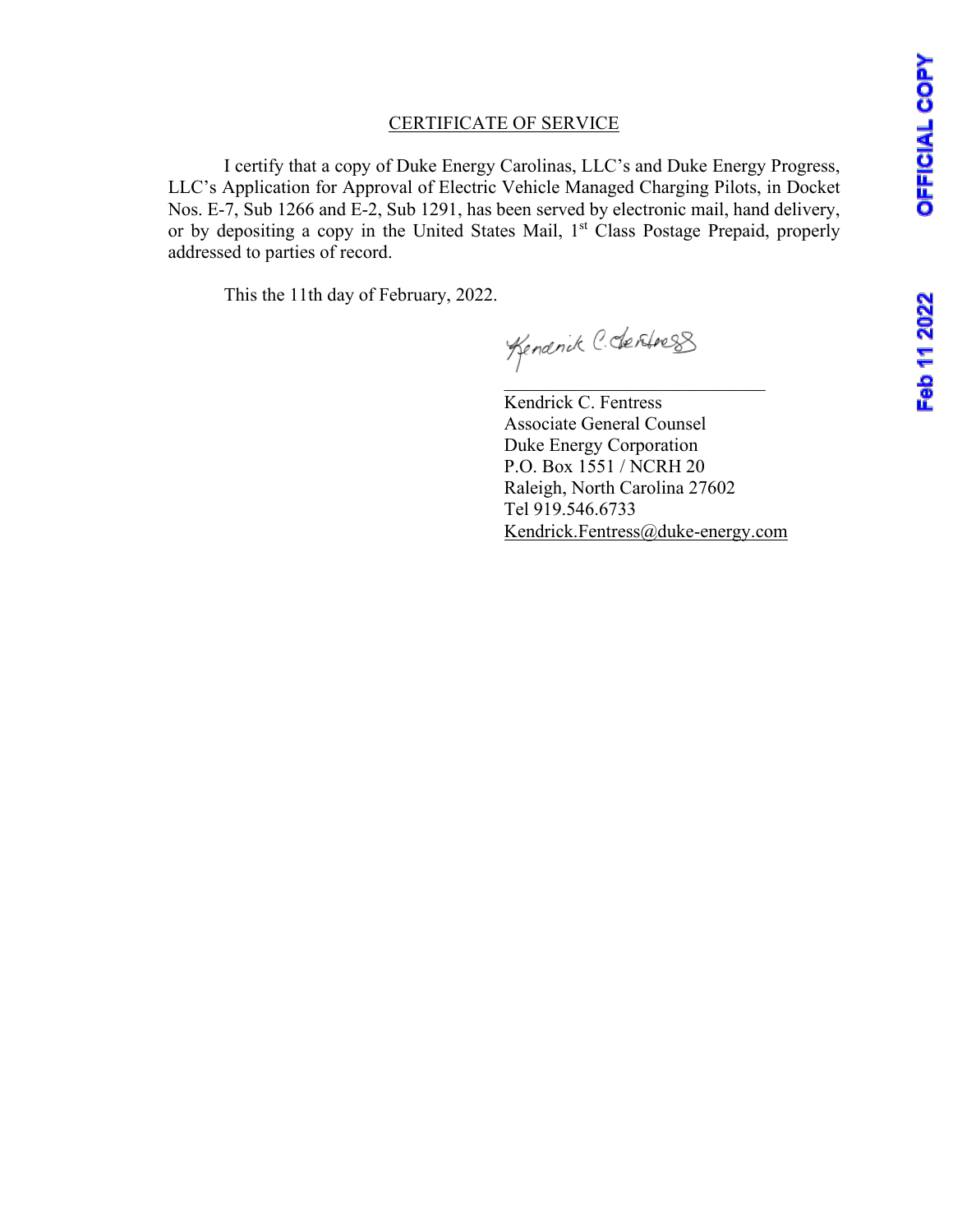# **STATE OF NORTH CAROLINA UTILITIES COMMISSION RALEIGH**

DOCKET NO. E-7, SUB 1266 DOCKET NO. E-2, SUB 1291

# BEFORE THE NORTH CAROLINA UTILITIES COMMISSION

| In the Matter of                            | DUKE ENERGY CAROLINAS,         |
|---------------------------------------------|--------------------------------|
| Application by Duke Energy Carolinas, LLC   | LLC'S AND DUKE ENERGY          |
| and Duke Energy Progress, LLC for           | PROGRESS, LLC'S JOINT          |
| Approval of Proposed Transportation Project | APPLICATION FOR APPROVAL       |
|                                             | OF ELECTRIC VEHICLE            |
|                                             | <b>MANAGED CHARGING PILOTS</b> |
|                                             |                                |

NOW COME Duke Energy Carolinas, LLC ("DEC") and Duke Energy Progress, LLC ("DEP") (collectively, the "Companies") and, pursuant to N.C. Gen. Stat. § 62-140 and other applicable rules and regulations of the North Carolina Utilities Commission ("Commission"), hereby request approval of the Companies' proposed dynamic pricing offering around electric vehicle managed charging pilots ("pilot")<sup>[1](#page-2-0)</sup> described herein.

# **BACKGROUND**

The mass adoption of electric vehicles ("EVs") is expected to have major impacts for all utility customers. Through the Comprehensive Rate Review ("CRR") and Electric Transportation Stakeholder Collaborative ("ET Collaborative"), the Companies and stakeholders discussed how managed charging can create benefits for both EV owners and non-EV owners. Managed charging is a process during which charging is paused prior to a full charge or the desired EV battery level of charge. Following discussions with various

<span id="page-2-0"></span><sup>&</sup>lt;sup>1</sup> DEC and DEP will each operate a pilot in their respective service territories; for simplicity, this Joint Application refers to the "pilot".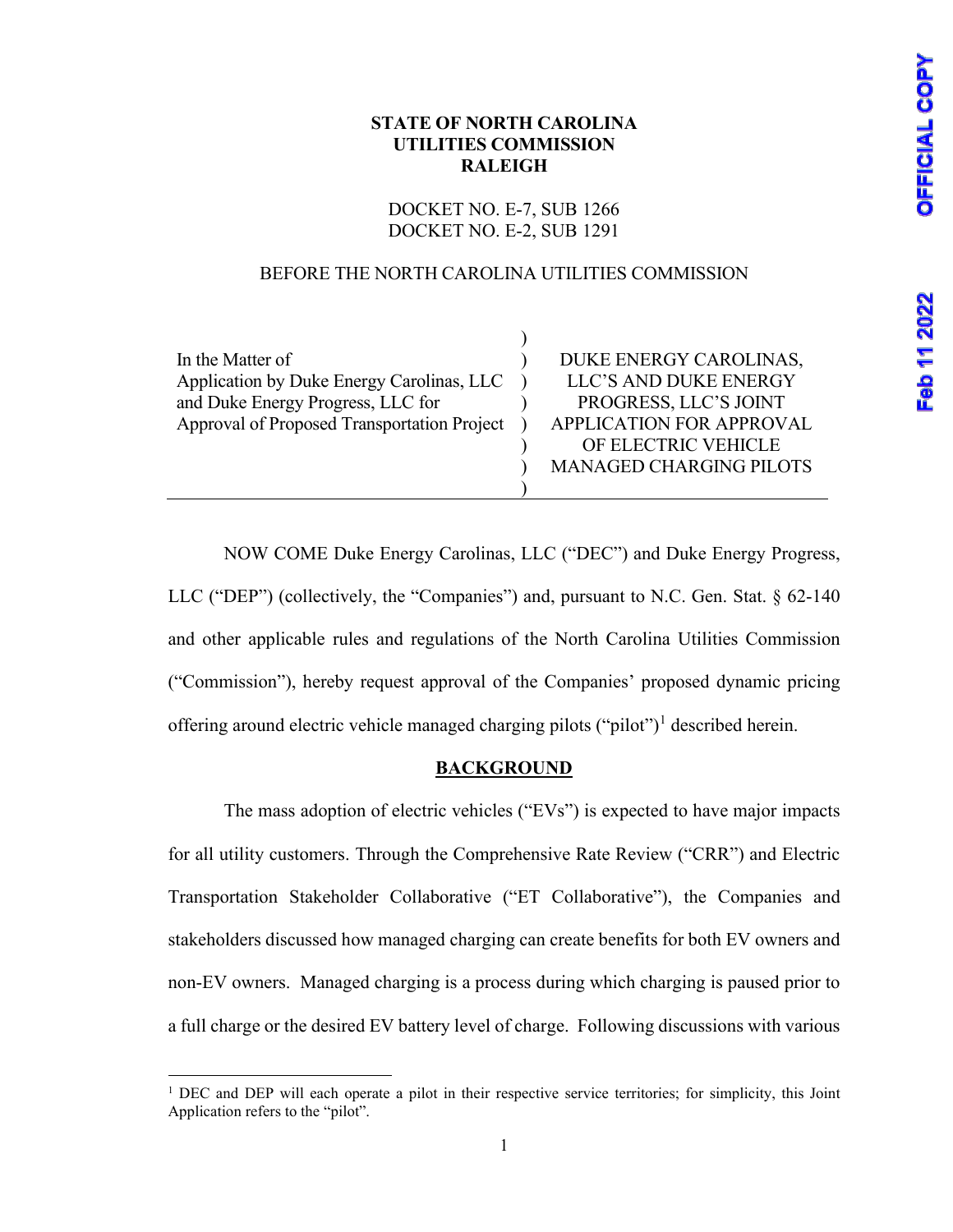stakeholders, the Companies propose a residential managed charging dynamic rate pilot that provides the customer bill simplicity and certainty, while concurrently producing advanced pricing signals and grid conditions to enable appropriate demand responses. This pilot, which will enable the Companies to gain increased knowledge of managed charging, will test novel technologies, customer acceptance, complex cost of service-based price signals, and the integration of managed charging into system resources. It is anticipated that the pilot will enhance the ability of the Companies to offer a variety of new EV pricing options without the need for a costly second meter.

The pilot will consist of up to 200 participants, last for 12 months, and cost no more than \$600,000. DEC participants will pay \$19.99 per month; and DEP participants will pay \$24.99 per month. As part of the pilot, the Companies will actively manage the charging of the enrolled vehicles and be able to schedule up to three managed charging events per month.

#### **REASONS FOR THIS PILOT**

EVs are expected to be one of the most significant drivers of load growth over the next twenty years.<sup>[2](#page-3-0)</sup> Increasing the system load and simultaneously transitioning to a lowercarbon portfolio will cause increases in the proportion of capacity or demand costs, in part, because renewable energy generally has higher demand costs and lower energy costs. In DEC and DEP, demand costs account for roughly 59 percent and 49 percent, respectively, of the utilities' revenue requirement. Because demand costs correspond to system peaks

<span id="page-3-0"></span><sup>2</sup> Governor Roy Cooper's Executive Order 80 affirms North Carolina's commitment to reducing statewide greenhouse gas emissions to 40% below 2005 levels through, among other things, a call for an increase in registered, zero-emission vehicles to at least 80,000 by year 2025. Executive Order 246, issued January 7, 2022, builds upon that commitment, calling for 1,250,000 zero-emission vehicles by 2030.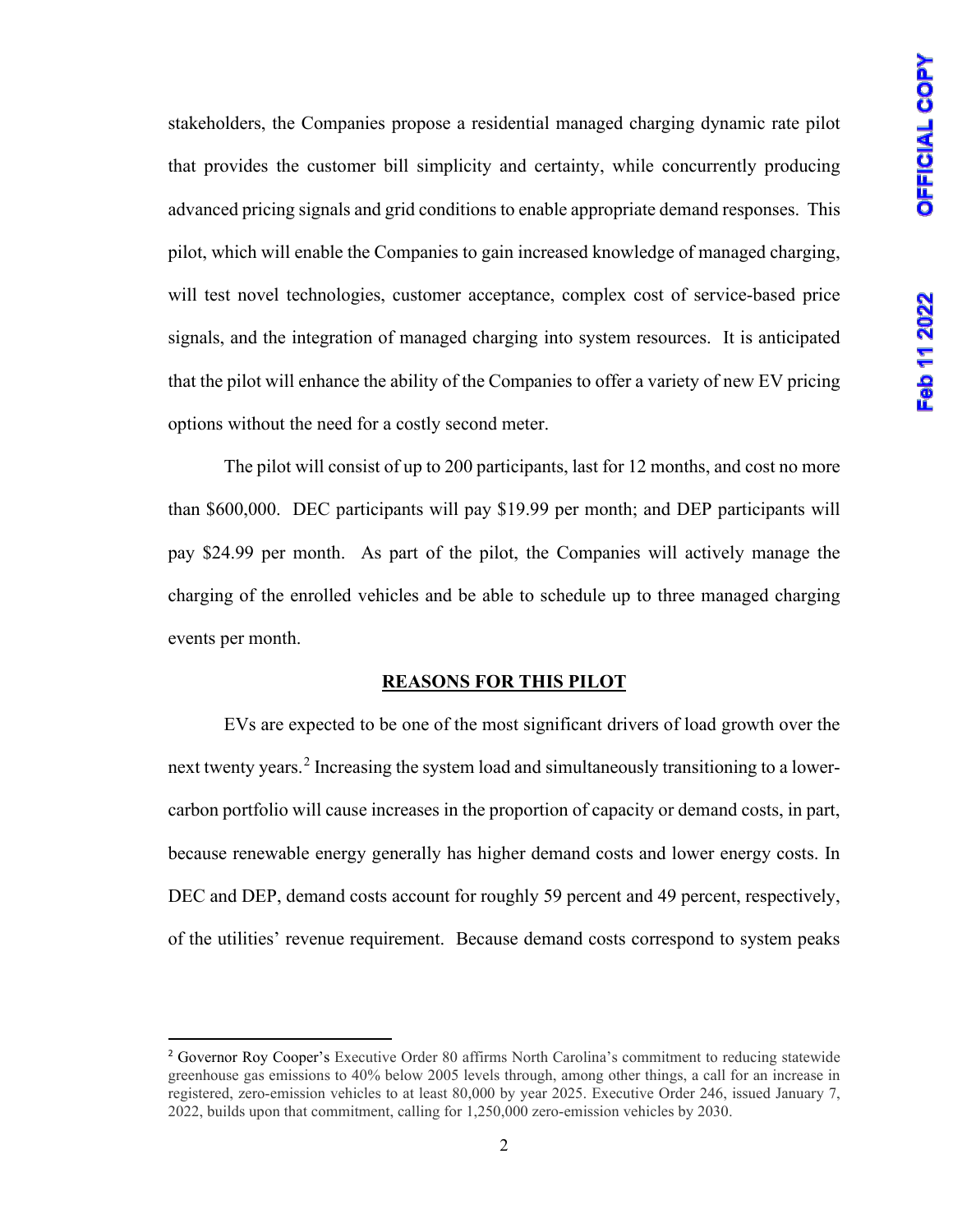and charging an EV adds demand to the system, costs will be primarily driven by peaks on the generation, transmission, and distribution systems rather than energy costs.

The cost of service for EV load will be sensitive to its effect on peaks. For example, if unmanaged EV charging occurs during or near the coincident peak, the utility will need to build or obtain additional capacity resources to avoid power interruptions or damage to the system. This could result in increased costs for all customers. Conversely, if EV charging is managed effectively through a dynamic rate offering so that it does not add to system peaks, this load will be less expensive to serve both in the near- and long-term because the Companies can delay or avoid adding additional capacity resources. System assets will have a higher capacity factor, meaning the system is used more efficiently, and these savings will be shared among both EV drivers and non-EV drivers. Additionally, because generation assets operating in non-peak times have a lower carbon intensity than peak times, particularly in the winter, any effort to shift load away from peaks will also create environmental benefits.

The ongoing CRR has allowed for in-depth discussion of various EV pricing alternatives. While opinions vary as to how best to accommodate needs of this emerging customer segment, stakeholders generally agree that a utility-managed program would provide system and environmental benefits while, at the same time, supporting EV adoption. The proposed pilot illustrates the Companies' continuing commitments to incorporate stakeholder feedback and specifically addresses portions of the recent Memorandum of Understanding with Vote Solar, which aims to encourage the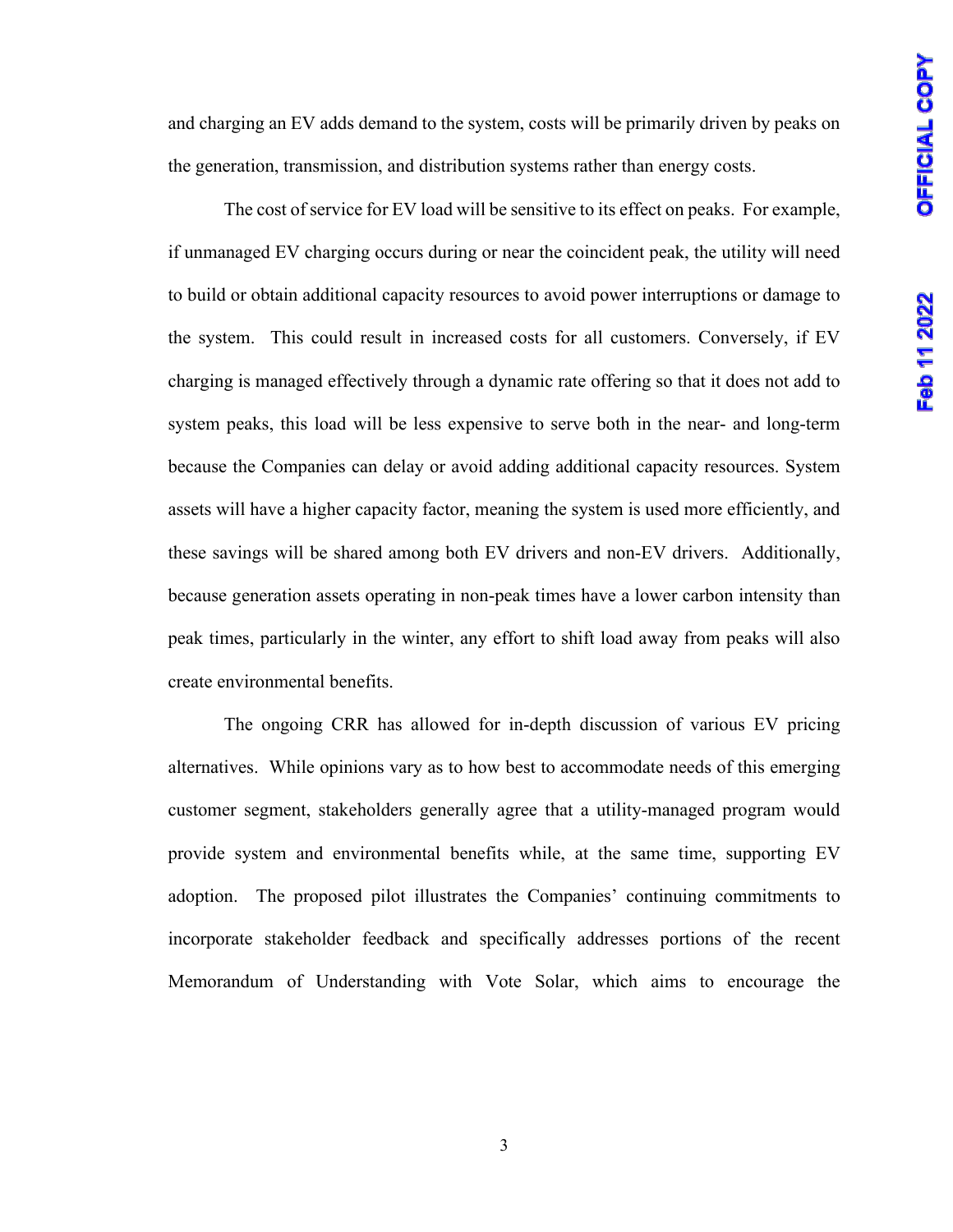development of various pilot programs that optimize the capability of Grid Improvement Plan investments to support greater utilization of Distributed Energy Resources.<sup>[3](#page-5-0)</sup>

The EV market is currently nascent, and for much of the population customer charging patterns have not yet been established. This affords a unique opportunity to impact customer expectations, technology adoptions, and behaviors to ensure that EV charging is cleaner and less expensive. As the Commission noted in its November 24, 2020 *Order Approving Electric Transportation Pilot, in Part,* Docket Nos. E-2, Sub 1197 and E-7, Sub 1195 ("November 24, 2020 Order"), "There is general agreement that there are many potential benefits to electric ratepayers and society at large in the transition from gasoline- and diesel-powered vehicles to electric transportation."[4](#page-5-1) As EV adoption grows, behaviors and customer expectations will solidify, making it more difficult or perhaps impossible to implement mass marketing efforts that incentivize behaviors that produce a more beneficial outcome, i.e., EV charging that is done with cleaner, less-expensive electricity. Therefore, moving forward quickly with this pilot is critical to ensure that EV load is beneficial to the system and does not impede the transition to a cleaner energy future.

Additionally, as the Commission also stated in its November 24, 2020 Order, "Focused pilot programs can serve the purpose of expanding this charging infrastructure while allowing the utility to collect data on the impact of this new electric usage on its system."<sup>[5](#page-5-2)</sup> Managed charging, as will be tested in this pilot, could create incremental

<span id="page-5-0"></span><sup>&</sup>lt;sup>3</sup> DEC's and DEP's Memorandum of Understanding with Vote Solar, filed Feb. 10, 2022 in Docket Nos. E-7, Sub 1214 and E-2, Sub 1219. 4 November 24, 2020 Order at 16.

<span id="page-5-2"></span><span id="page-5-1"></span><sup>5</sup> Id.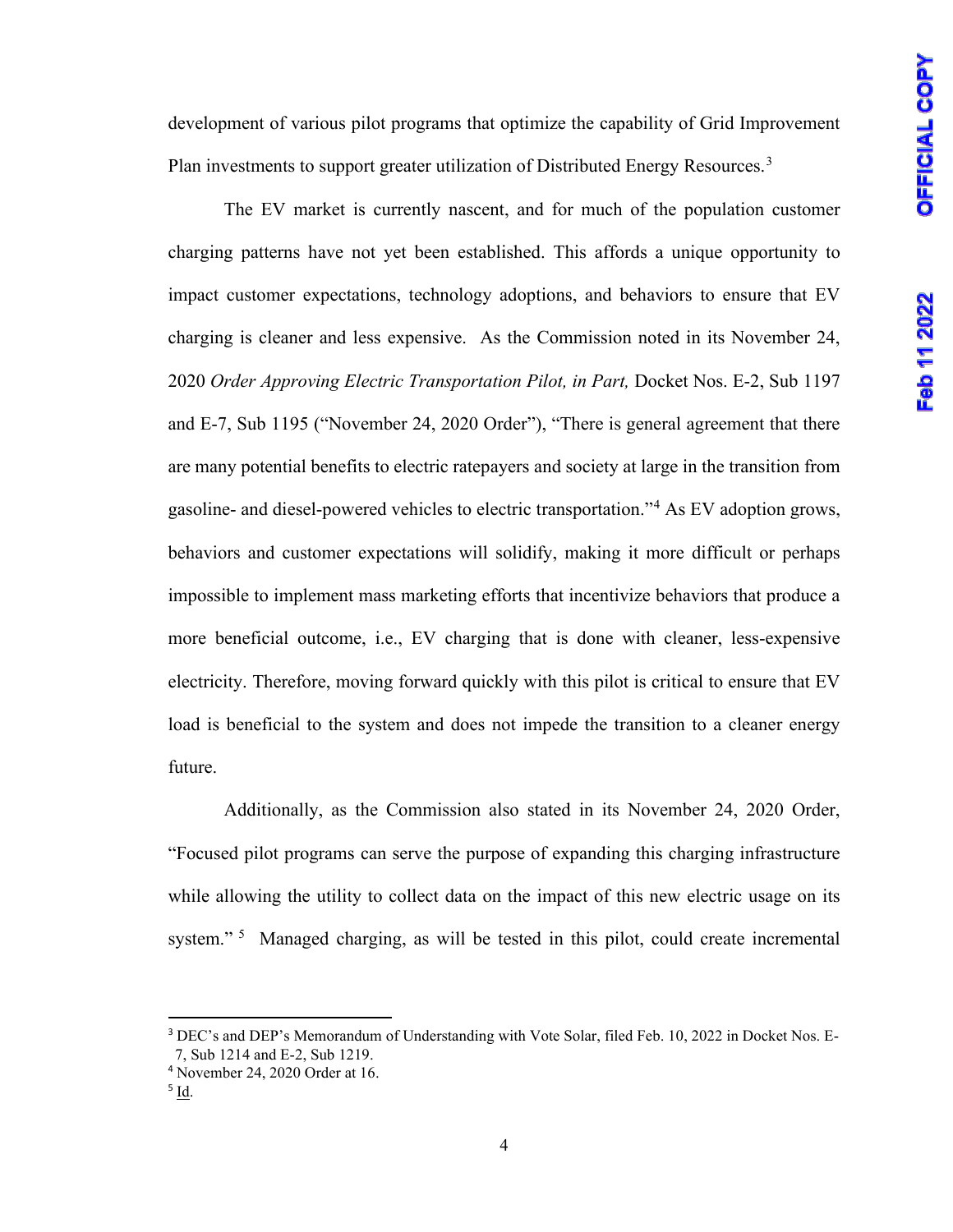benefits over other programs addressing time-of-use ("TOU") or even critical peak pricing ("CPP") options. Any price signal incorporated into end-use rate design relies on the customer to respond in a certain way. However, a dynamic rate offering featuring a utilitycontrolled, managed charging component would result in a firmer capacity value because the utility is directly managing charging patterns. Additionally, TOU and more dynamic rate designs, such as TOU-CPP, are simplified to facilitate customers' response. In contrast, because utility-managed charging takes place without customer action beyond participation, interventions in EV charging can be shorter, more targeted, and more dynamic. The Companies have the capability to understand system operations and optimize events on a day-ahead, hour-ahead, or even minute-ahead basis, more so than any traditional rate schedule would ever allow. Specific local events can be incorporated on a more granular basis.

### **PILOT DETAILS**

The Companies will partner with automotive original equipment manufacturers, BMW of North America, LLC; Ford Motor Company; General Motors, LLC; and American Honda Motor Co., Inc. (collectively referred to as "OEMs"), to test the Open Vehicle Grid Integration Platform ("OVGIP"). OVGIP was jointly developed by the OEMs and the Electric Power Research Institute, dating back to 2012. The OVGIP, owned and operated by the OEMs, establishes a two-way utility interface that applies utility industry communications standards and provides interoperability with the OEMs' vehicle telematics application. The technology allows utilities to see charging activity, battery percentage (state of charge), or call demand response events. Given the innovative nature of this proposed pilot and the potential to provide valuable knowledge, information, and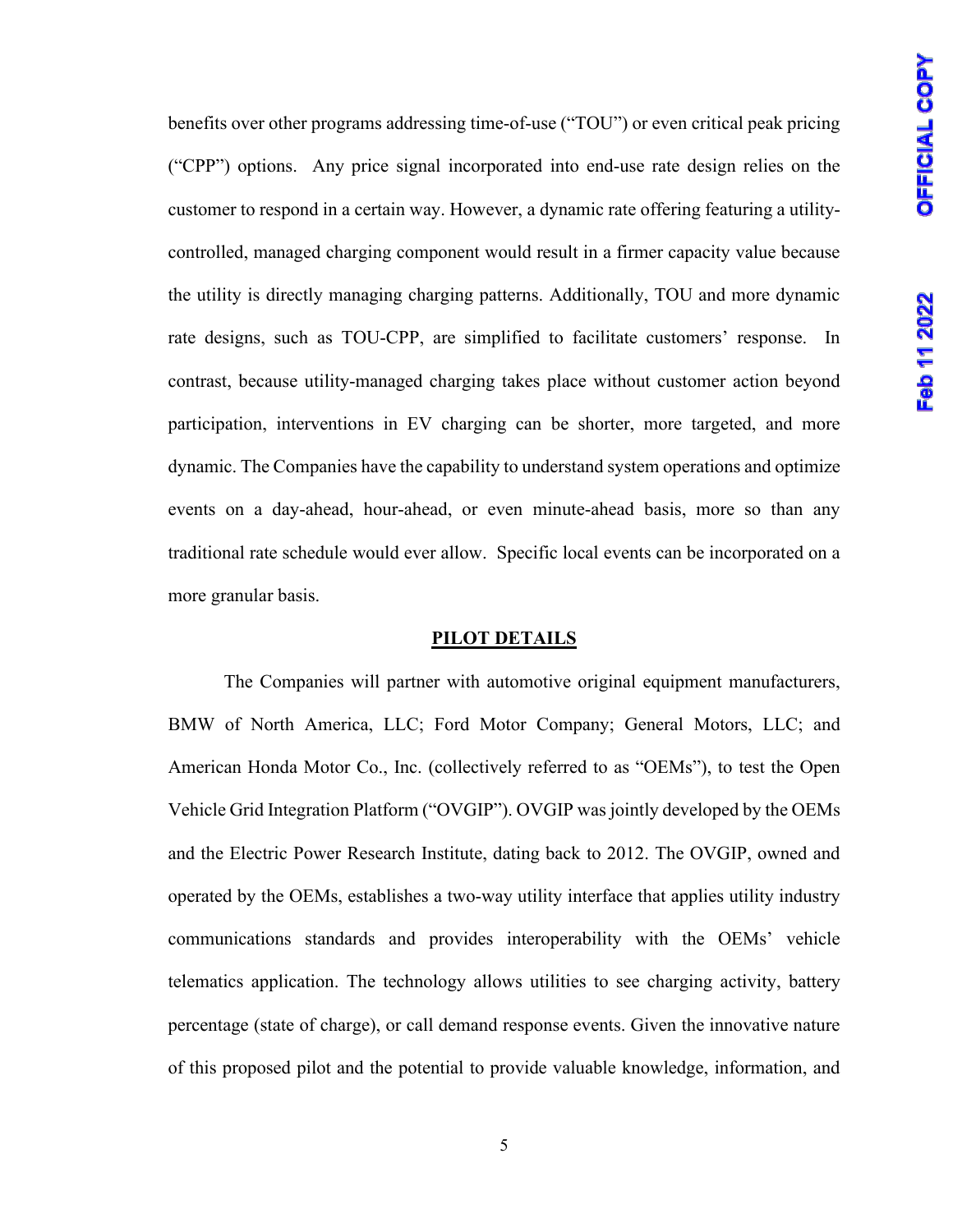increased expertise, the OEMs have agreed to help fund the pilot. This creates a unique opportunity for the Companies to learn more about EV operation in North Carolina, their impact on the system, and utility-OEM partnerships, at less cost to utility customers.

The pilot will consist of up to 100 customers each in DEC and DEP, but a minimum of 50 customers in each company's service area, subscribing to a fixed monthly rate for their at-home EV charging. The pilot will be 12 months long, starting approximately 60 days after Commission approval. To secure adequate participation, however, the Companies may recruit customers between the time of approval and official launch. The Companies will file a final report detailing the results of their respective pilots within six months of their end.

In addition to the pilot participants, the OEMs will simultaneously operate a control group by recruiting up to ten (10%) percent of the total pilot participants in DEC's and DEP's respective service areas. The control group will maintain complete charging autonomy, with no managed charging activities by the Companies. The control group participants will share all charging information through the OVGIP and will be compensated for their data. The Companies and OEMs have agreed to and propose an incentive of \$50 per control group participant. A small sample of participants will receive a revenue-grade meter to validate the telematics information received from enabling telematics platforms.

Customers will need to provide proof of EV ownership and the ability to charge their EV from their primary residential premise. DEC customers will pay a fixed monthly rate of \$19.99; DEP customers will pay a fixed monthly rate of \$24.99. This fixed monthly rate will apply only to the customer's EV charging load, while the rest of the electric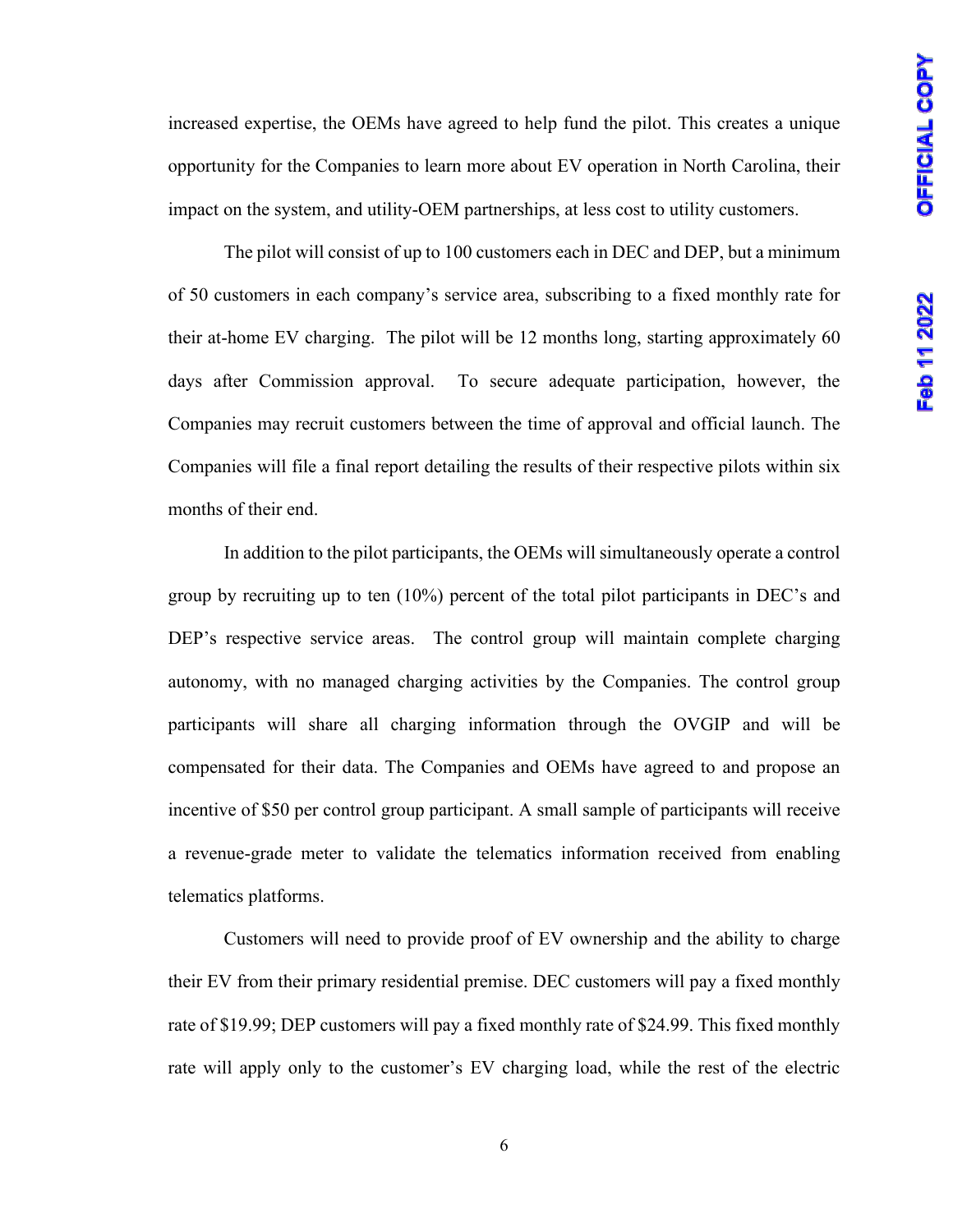consumption for their home will be billed separately. For the purposes of this initial pilot, there will only be one fixed price for each utility, and only plug-in EVs from the approved list provided by the OEMs will be allowed to participate.<sup>[6](#page-8-0)</sup>

All active participants must allow the Companies to actively charge their vehicle, utilizing OEM charge management processes. Actively charging enables the Companies to shape the EV charging patterns to ensure charging occurs during low cost, environmentally friendly periods, and that adequate charge levels will be reached by a designated time set by the customer. Initially, the pilot will enable the utility to pause charging for periods of no more than four hours for three times per month. Participants will receive twelve hours advance notice that a managed charging event will occur. Participants will have the ability to opt out of managed charging events two times during the pilot, notwithstanding an emergency weather event. Any participant who opts out of more than two managed charging events may be removed from the pilot at the Companies' discretion. As the pilot progresses, additional demand response test cases could be identified since this rate structure gives the Companies and OEMs the opportunity to test different strategies around reducing peak load without impacting the customers' bills.

The proposed subscription rate is a fixed price per EV. If a customer has two EVs at one premise, two subscriptions would be required. Any participant using more than 800 kWh per month for EV charging will receive a notice that they have consumed a potentially excessive amount of energy for one vehicle and should reduce their consumption, or risk being removed from the pilot. Any participant who receives three notices for consuming more than 800 kWh may be removed from the pilot at the Company's discretion. Any

<span id="page-8-0"></span><sup>&</sup>lt;sup>6</sup> See Exhibit A for the approved list of eligible EV models.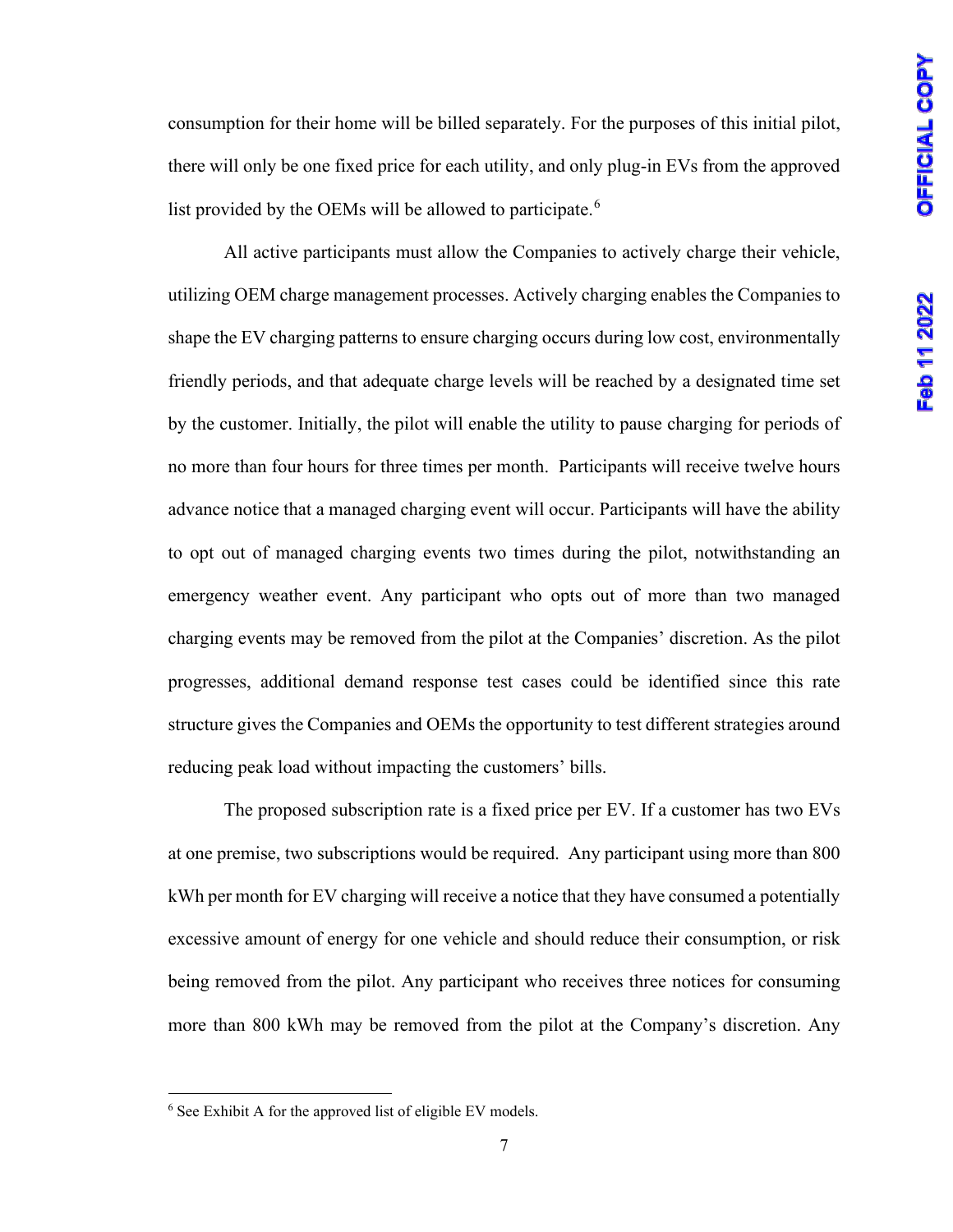participant consuming more than 1,200 kWh in any month may also be removed from the pilot immediately at the Company's discretion.

To ensure the Companies can offer an attractive fixed rate, provide an incentive for beneficial load shaping and ensure non-participants do not experience undue cost shifts from this pilot, the Companies will utilize the Unit Cost Mechanism ("UCM"). The UCM methodology permits simplified pricing to customers while exposing the below-the-line portion of the utility to a high degree of dynamic price signal complexity. The UCM is based on the utility's unitized cost of service and is designed to ensure that the remittance of payment to the utility from a utility's below-the-line program covers the cost to serve its participants. By utilizing UCM accounting, risk and reward of managing load to cost to serve is transferred from the above-the-line utility to the below-the-line entity managing the program.

Combined with fixing the price to the customer, this mechanism will shift the risk of the managed charging from the customer to the Companies. This methodology will also help assure participants receive an attractive fixed price for charging regardless of the Companies' success in shaping their load and creating system benefits. At the same time, the Companies are incentivized to maximize the performance of the load shaping and to reduce the impact of EV charging on the grid. As previously noted, non-participants will also benefit from this pilot because utility management can help optimize system efficiency by ensuring incremental EV load is served during non-peak periods when existing capacity resources are available. This rate structure also helps ensure that each customer covers its cost to serve. To the extent peak prediction and charging management techniques are unsuccessful, the Companies will absorb any gaps in cost to serve.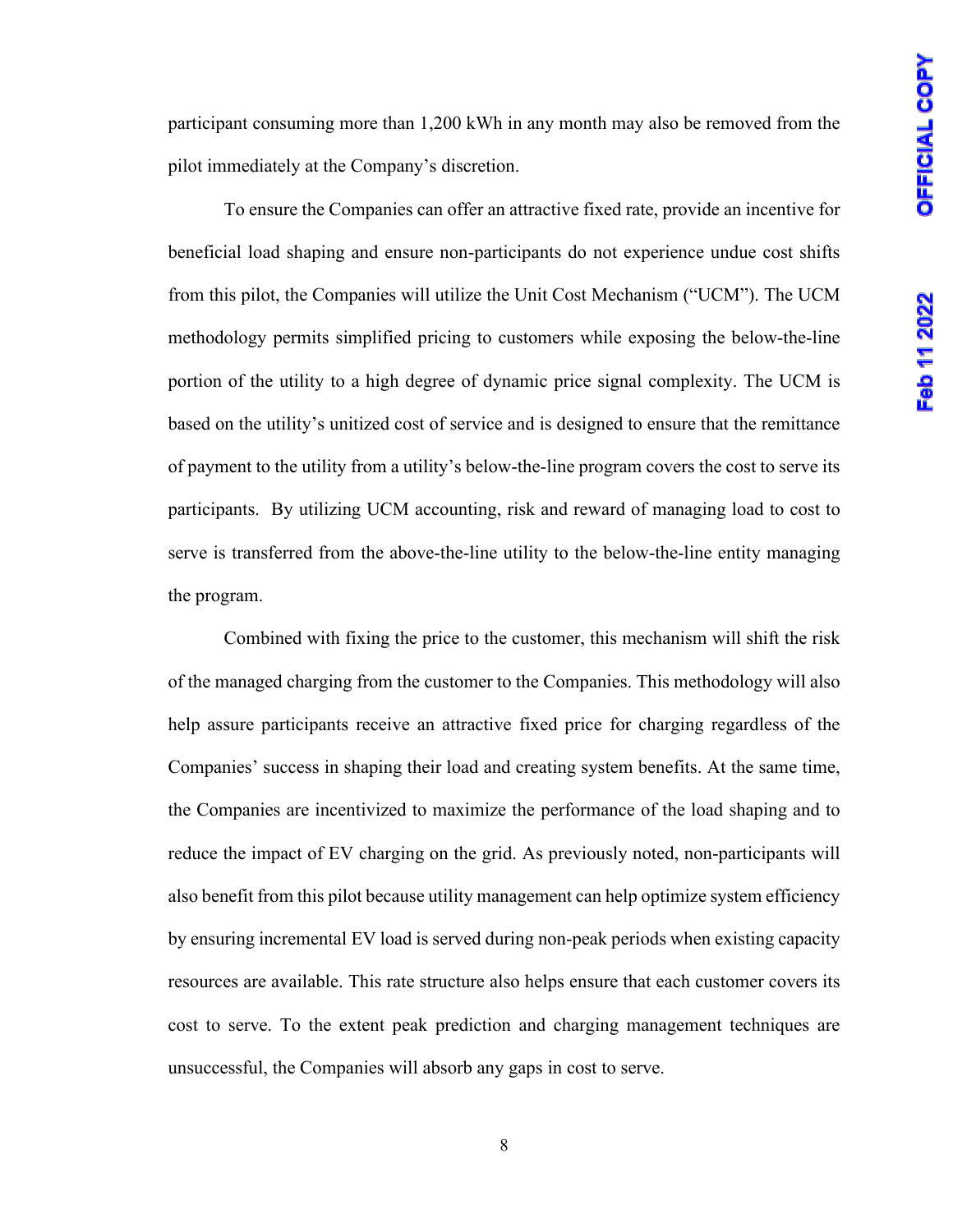The OEMs, collectively representing the OVGIP, and the Companies are proposing a collaborative cost-sharing approach for the pilot. The OEMs have agreed to absorb internal costs, such as customer outreach, marketing, enrollment, data costs from vehiclecloud, data management/reporting to OVGIP, and IT/software engineers. The cloudhosting costs from the technical partners who operate the OVGIP will be passed through to the Companies. This cost sharing approach significantly reduces program costs to the Companies and creates a unique opportunity for North Carolina to gain valuable insights and knowledge about EVs and potential future programs. Working collaboratively with the OEMs also allows for more targeted marketing to eligible participants because the OEMs will have existing relationships with their EV customers.

If fewer than 100 participants of OEM customers participate in this pilot, the Companies may partner with another entity to use telematics for up to an additional 100 other vehicles not supported by the OVGIP. The alternative approach would also have a control group of ten percent, like the control group for the OVGIP customers, including the same incentives. The only difference for these participants would be the telematics solution. All other aspects of the pilot would be the same. If the Companies exercise this option, a revised tariff will be filed reflecting that customers with an EV manufactured by a company other than the OEMs may participate using an identified telematics solution.

The total estimated cost for the Companies for this 12-month pilot with up to 200 participants is no more than \$600,000, divided proportionally between the Companies.<sup>[7](#page-10-0)</sup> In addition to the cloud-hosting costs described above, this total estimated cost includes all other program costs such as the Companies' administrative costs, IT, billing, marketing,

<span id="page-10-0"></span> $7$  This cost estimate is for a pilot with the OVGIP OEM participants only. If the additional telematics solution is pursued, the incremental cost will be determined via RFP.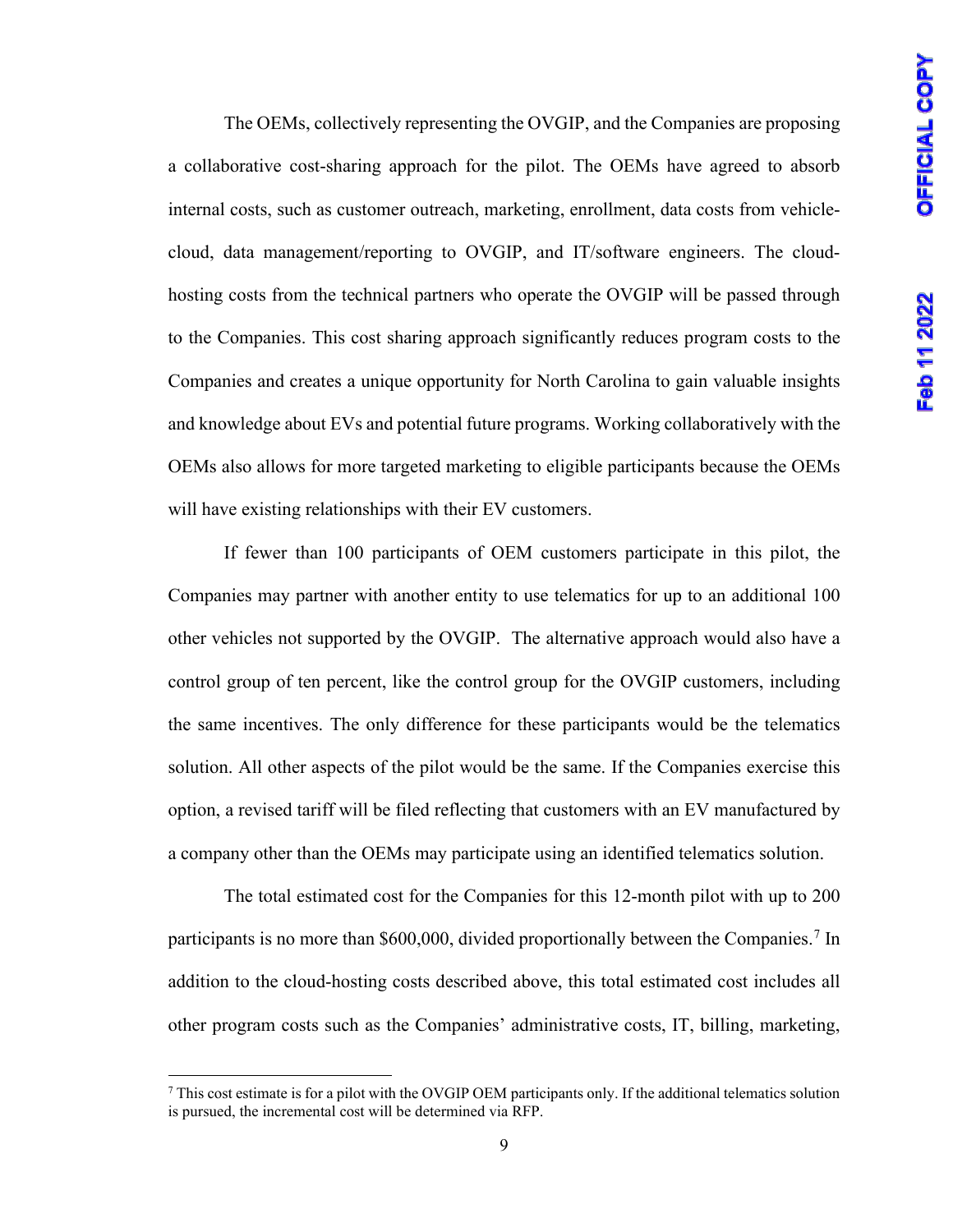evaluation measurement and verification, and the development of an Open Automated Demand Response ("OpenADR") interface.<sup>[8](#page-11-0)</sup> The Companies intend to recover the cost for this pilot through base rates included in the Companies' respective general rate cases. The proposed tariffs for DEP's and DEC's Electric Vehicle Managed Charging Pilot are attached to this Application as Exhibits B (DEC) and C (DEP).

#### **PILOT OBJECTIVES**

The pilot will explore and study three major categories of residential at-home EV charging: 1) EV technologies; 2) customer acceptance; 3) and customer interest in new rates designs like subscription pricing.

1. **EV Technologies** – The pilot will study and test new technologies for measuring and managing EV load. Understanding technical abilities and limitations of these technologies will be critical to:

- *Avoiding expensive metering upgrades* The pilot will allow the Companies to test if accurate data can be collected without creating a new point of delivery, installing a second meter or adding other hardware to the home. This cost avoidance is critical not only for innovative offerings, such as EV subscription pricing, but for other concepts that received widespread support in the CRR, for example EV only TOUs.
- *Understanding how EV load can be shaped* The Companies will test how to manage EV load to create system benefits locally and system-wide, including pausing charging at different periods of time due to system or local conditions. The technology to manage EV charging is still nascent and is further complicated by

<span id="page-11-0"></span><sup>8</sup> OpenADR, founded in 2010 by industry stakeholders to facilitate broader use of DR through simplified implementation, is the communication protocol utilized by OVGIP. It is a secure two-way information exchange model that standardizes the message format used for DR management so that dynamic price and reliability signals can be exchanged in a uniform and interoperable fashion among utilities.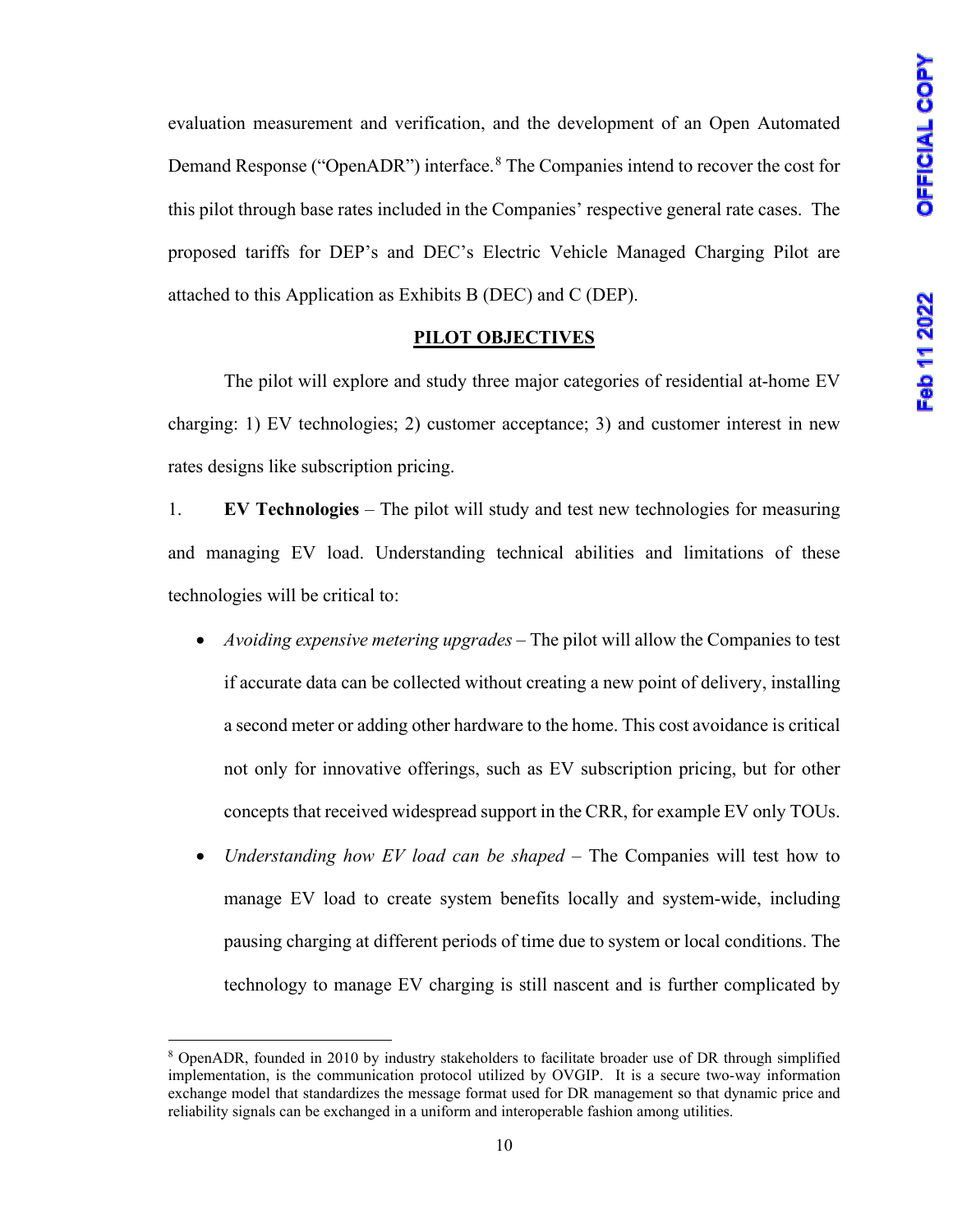the sheer number of EV manufacturers and EV models either already on the market or expected to enter the market soon. This pilot will allow the Companies to test these technologies to understand their reliability, accuracy, speed, and magnitude of potential load reductions.

- *Testing communication systems*  To create system benefits from managed EV charging, the EV load not only needs to be shaped, but also coordinated with the utility's operations to ensure load is being reduced at the correct times. Testing if managed EV charging can be used to consistently reduce system peaks is key to this pilot. The pilot will enable the Companies to test how all these systems may coordinate to create firm capacity and optimize the grid.
- *Mapping North Carolina specific EV load shapes*  This pilot will provide an additional data source for EV load shapes that could be utilized for several purposes, including system planning and rate design analyses. This pilot will provide data that is North Carolina specific and will improve upon currently available data.
- *Setting the stage for further testing*  This pilot will be an initial and essential step in testing technologies that can solve the challenges listed above. Through this pilot, the Companies aim to take a significant step forward to more sophisticated managed charging programs. The Companies know they must be innovative to meet legislative, regulatory and customer goals, as well as their own goals, for a cleaner energy future. For example, the Companies are interested in how managed charging can not only provide generation capacity savings, but also distribution capacity savings (i.e., lowering circuit-level peaks).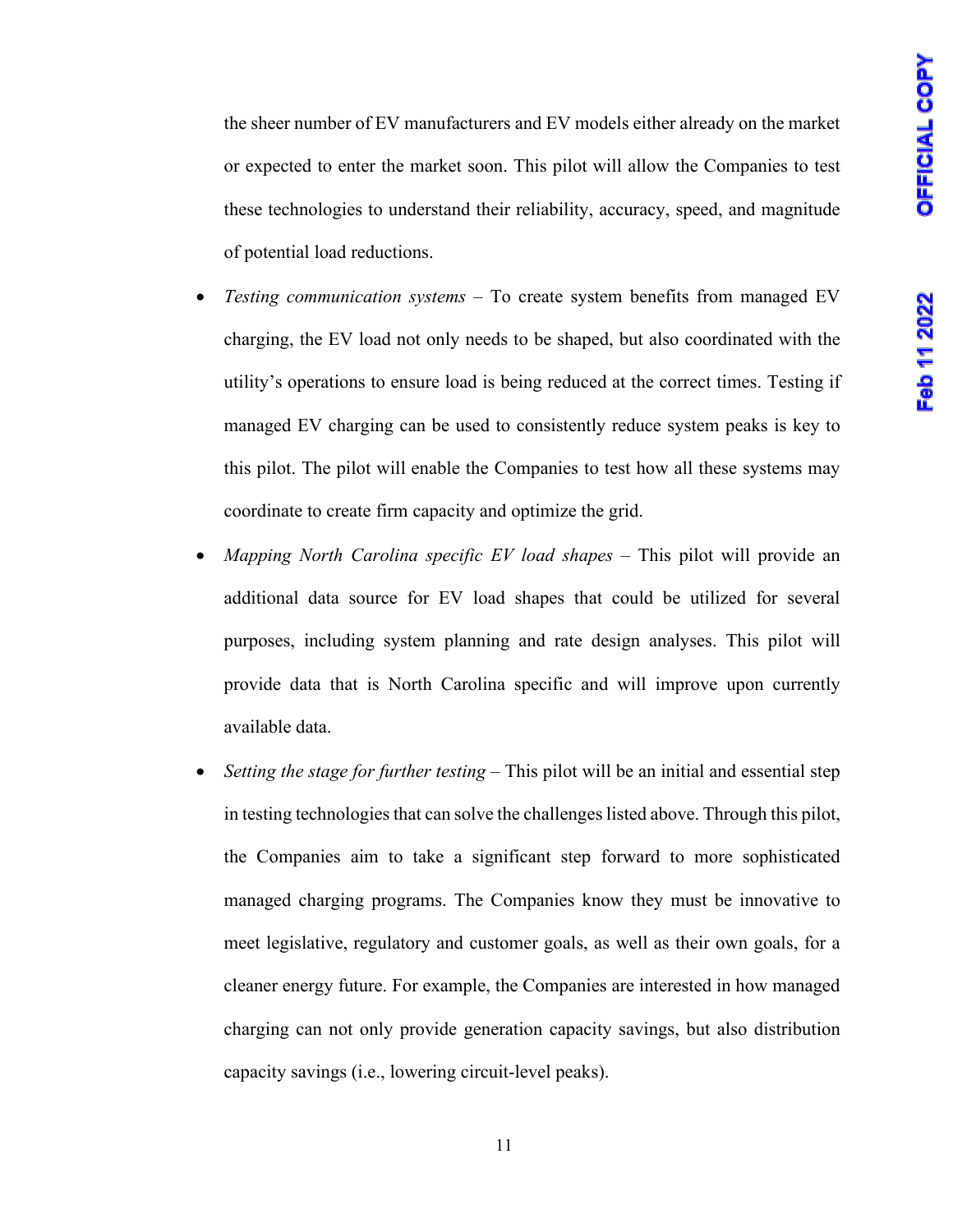2. **Customer Acceptance** – The goal of any dynamic rate pilot associated with shifting load and reducing system peaks would be to achieve the maximum system benefits with the minimum customer inconvenience. The pilot enables the Companies to understand the customer acceptance of "behind the scenes" management of at-home EV charging. Some of the questions include:

- How inconvenient are managed charging events for customers?
- Does the time of day when the managed charging event occurs affect customer participation and satisfaction?
- How many managed charging events are customers willing to allow before their satisfaction is impacted?

3. **Customer Interest in Subscription Pricing** – Potential EV purchasers are concerned about how their new EV will impact their electricity bill. Similarly, existing EV drivers may be looking for ways to reduce the cost of charging at home or want to reduce volatility in their electricity bill. Finally, customers may want to optimize their charging patterns to maximize environmental benefits. For these reasons, the Companies believe there is considerable interest in this type of program offering. This pilot will test the level of customer interest that currently exists.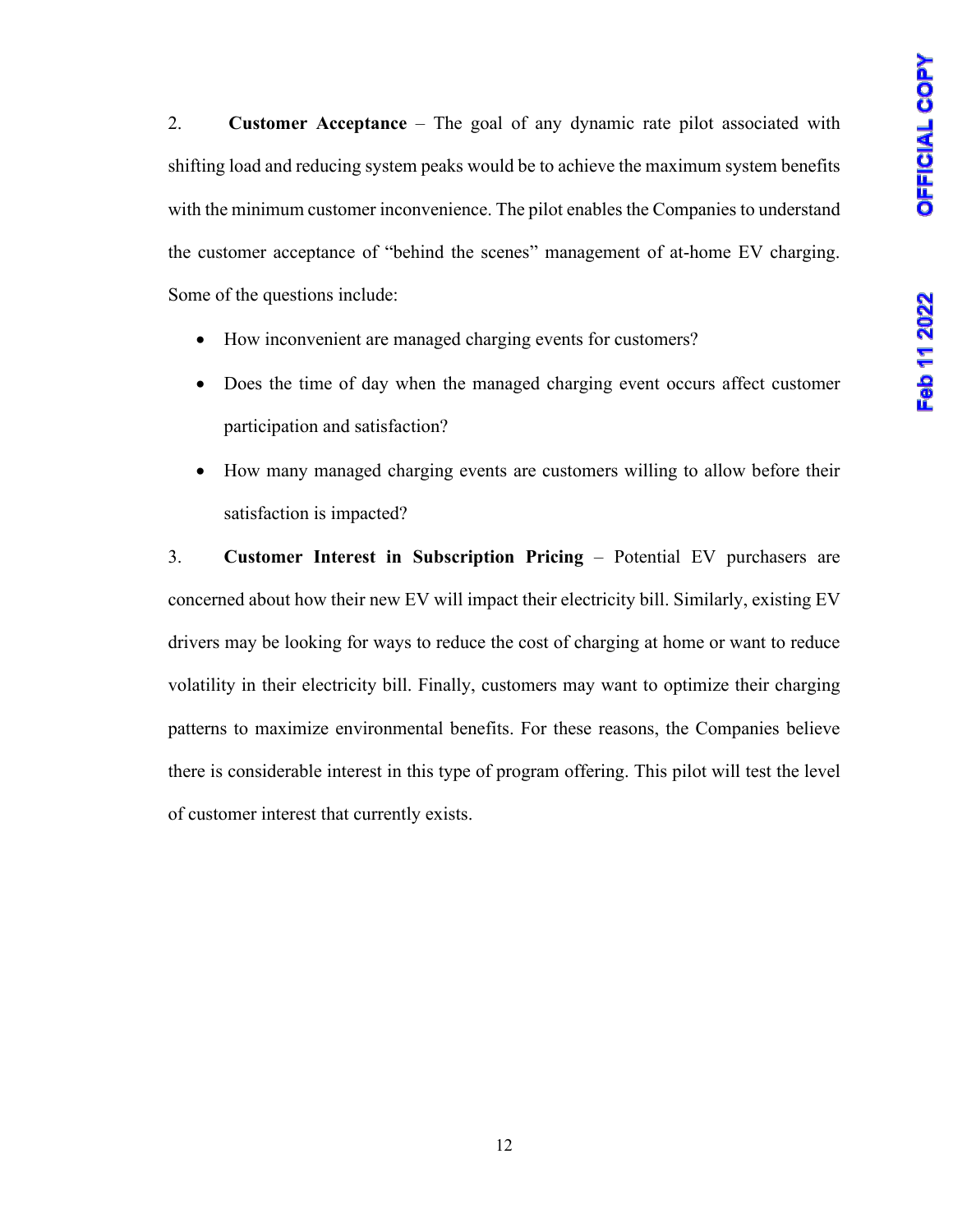# **REQUEST FOR APPROVAL**

The Companies respectfully request approval of the Electric Vehicle Managed Charging Pilot to begin approximately 60 days following Commission approval. The Companies also request that the pilot have an approved duration of 12 months. If the pilot is successful, the Companies will evaluate and report on the results and may request Commission approval to expand the pilot or terminate the pilot in favor of a full-scale rate offering that the Companies offer to effectively reduce peak loads.

WHEREFORE, the Companies respectfully request that the Commission issue an Order approving the Electric Vehicle Managed Charging Pilot as outlined herein.

Respectfully submitted this 11<sup>th</sup> day of February, 2022.

Kenanck C. dentress

Kendrick Fentress Associate General Counsel Duke Energy Corporation P.O. Box 1551, NCRH 20 Raleigh, North Carolina 27602 Tel: (919) 546-6733 Kendrick.Fentress@duke-energy.com

Dwight. W. Allen Britton H. Allen Brady W. Allen The Allen Law Offices, PLLC 4030 Wake Forest Rd., Suite 115 Raleigh, NC 27609 Tel: (919) 838-0529 [dallen@theallenlawoffices.com](mailto:dallen@theallenlawoffices.com)

*ATTORNEYS FOR DUKE ENERGY CAROLINAS, LLC AND DUKE ENERGY PROGRESS, LLC*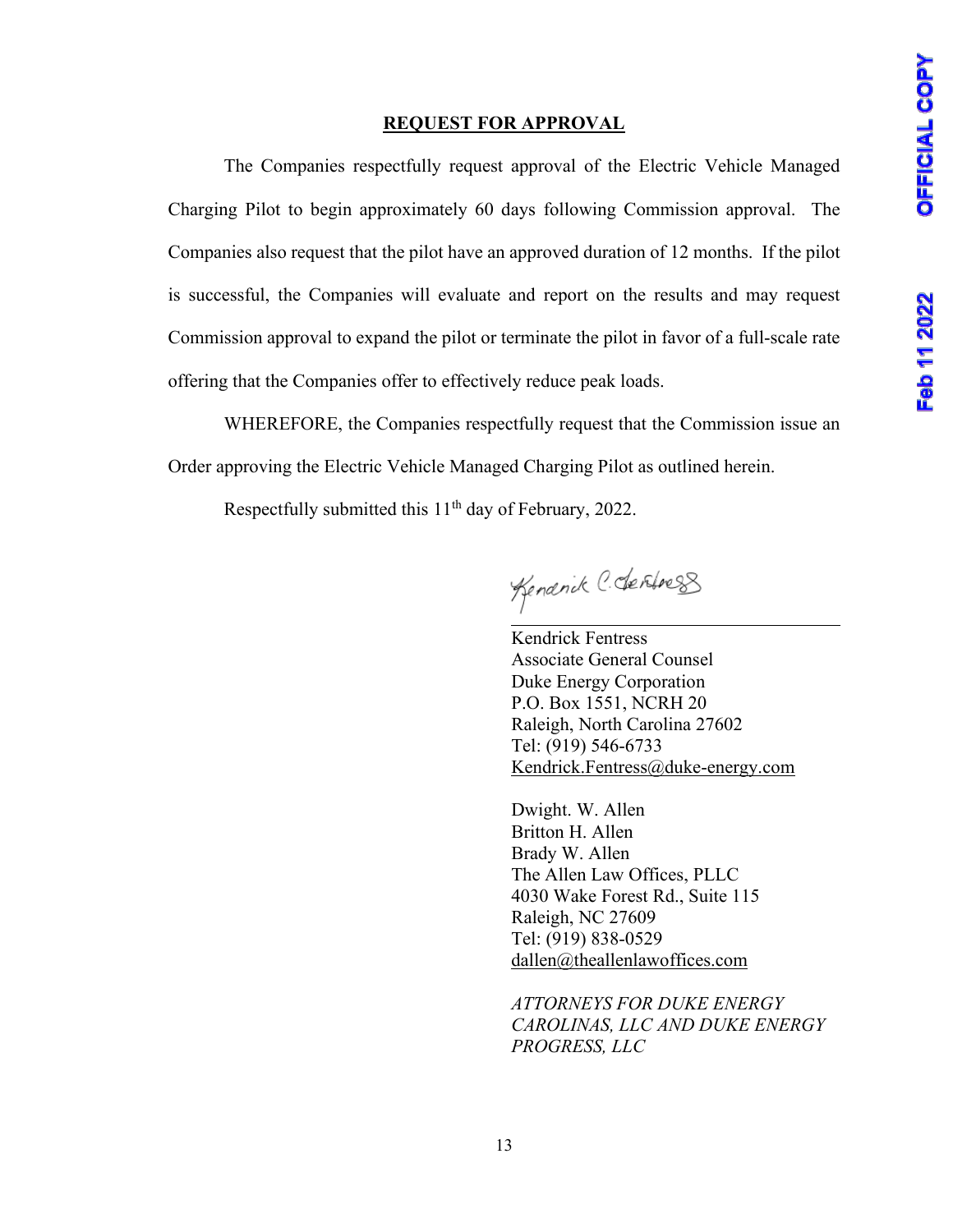# **Exhibit A**

| <b>BMW</b>               | i3 and i3s (2014-)<br>i8 (2014-)<br>X5 40e (2015-)<br>530e (2017-)<br>330e (2015-2018, 2020)<br>X3 30e (2021)             |
|--------------------------|---------------------------------------------------------------------------------------------------------------------------|
| Ford                     | Escape Plug-In Hybrid<br>Ford Mustang Mach-E<br>Ford F150 Lightning (Q2 2022)<br>Ford Transit (Q2 2022)                   |
| General<br><b>Motors</b> | Chevrolet Volt (2016-2019)<br>Chevrolet Bolt (2017-)<br>Chevrolet Bolt EUV (2022-)<br><b>GMC Hummer</b><br>Cadillac Lyriq |
| Honda                    | Honda Clarity                                                                                                             |

Additional new release EVs manufactured by the participating OEMs may be eligible to participate in the pilot if available for purchase prior to the end of the pilot recruitment period.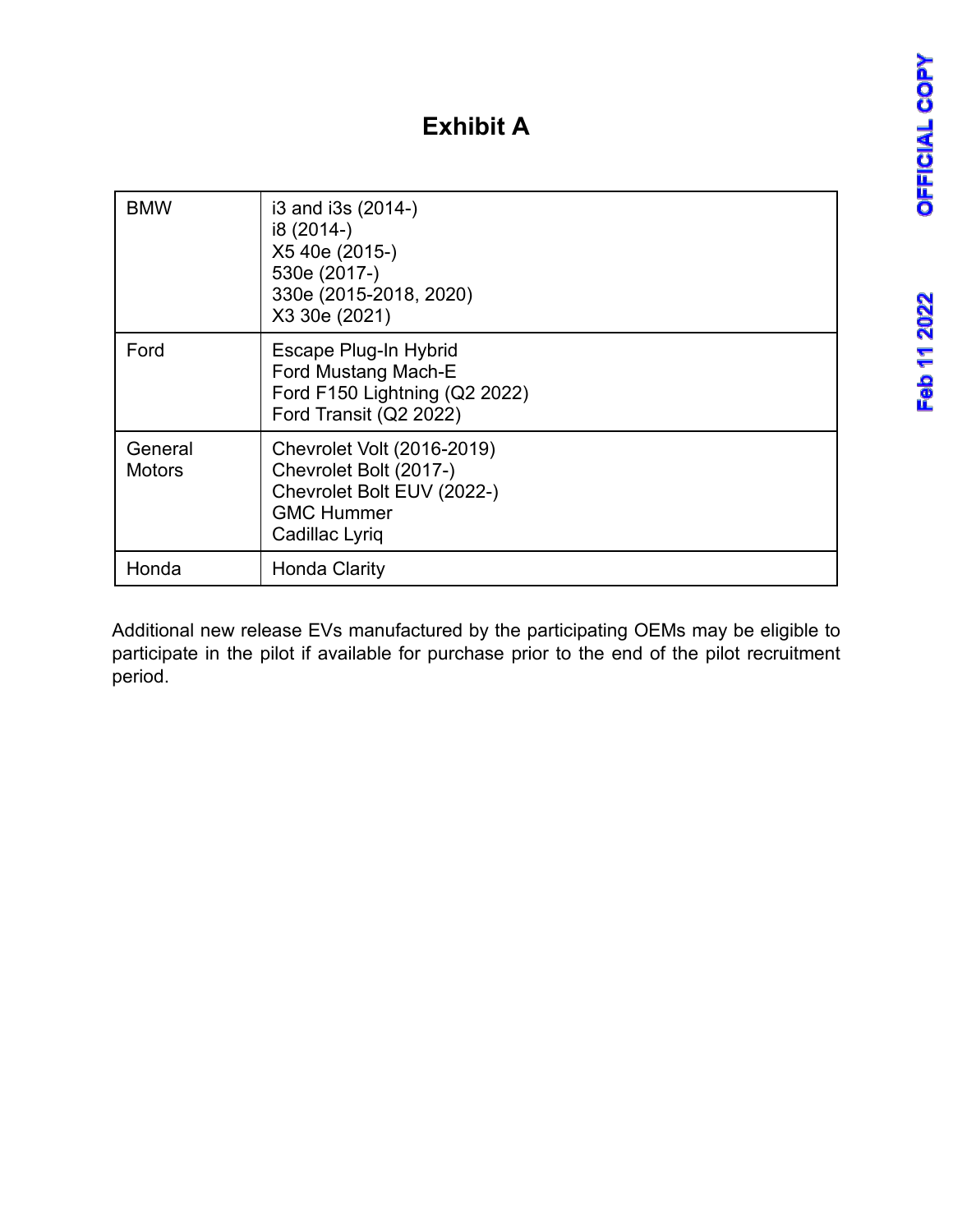# ELECTRIC VEHICLE MANAGED CHARGING PROGRAM (NC Pilot)

# PURPOSE

The purpose of this pilot program is to gain increased knowledge of managed charging and test novel technology, customer acceptance, complex cost of service-based price signals and the integration of managed charging into system resources.

# AVAILABILITY (North Carolina Only)

Available on a limited and voluntary basis to individually metered residential customers receiving concurrent service on the RS, RS-TC, RE, RE-TC, or ES residential rate schedules and who own or lease an eligible electric vehicle (EV) manufactured by one of the following companies: BMW of North America, LLC, Ford Motor Company, General Motors, LLC, and American Honda Motor Co., Inc (individually referred to as "OEM," or collectively as "OEMs").

The pilot will be limited to 100 customers selected on a first come, first served basis. The Company will, in its discretion, accept new participants into this pilot for up to 60 days after the initial effective date of this pilot, or until the program is fully subscribed, whichever comes first. Notwithstanding the date of such closure of the pilot to new participants, pilot participants will continue to be served under the terms of the pilot, until it expires, as such may be amended from time to time.

The terms of the pilot allow the participant to participate with only one EV; if a participant has multiple EVs and wants more than one EV to be on the managed charging rate, the participant must subscriber each EV separately and pay a separate managed charging rate for each EV.

#### RATE

The standard subscription rate for EV managed charging under this Rider is \$19.99 per month, which includes applicable riders, adjustments, and surcharges. The participant will still pay the applicable securitization riders and sales tax in addition to the subscription rate.

The participant's EV charging usage in kilowatt-hours, as measured by the Company, will be segregated from the participant's non-EV charging usage for purposes of calculating the energy charge in the participant's electricity bill under the applicable rate schedule. Participant's non-EV charging usage will be billed in accordance with the standard energy charges in the participant's applicable rate schedule.

#### MANAGED CHARGING TERMS AND CONDITIONS

The participant agrees to the following terms and conditions:

- 1. The participant will agree to the terms and conditions that specify the monthly subscription rate that the participant will be required to pay, and, as applicable, all requirements associated with allowing control of the charging patterns.
- 2. The term of the pilot will be up to twelve (12) months from the effective date of this pilot. At the end of the pilot, the participant will incur EV charging costs based on the applicable residential schedule.
- 3. The participant will only have one (1) EV per subscription rate.
- 4. The participant gives the Company permission to actively charge the vehicle. Active charging is defined as the Company's right to shape the charging pattern to reach adequate charge levels by a time designated by the driver.
- 5. The participant gives the Company permission to call a managed charging event. A managed charging event will pause charging due to system needs, regardless of state of charge. The participant will receive communication twelve (12) hours prior to the time the managed charging event will take place.
- 6. The Company will pause the charging for no more than four (4) hours at a time, no more than three (3) times a month.
- 7. The participant may opt-out of the Company's managed charging event two (2) times during the pilot length. If the participant opts out of more than two (2) managed charging events, they may be removed from the pilot at the Company's discretion.
- 8. If a participant uses more than 800 kWh per month for electric vehicle charging, a notice will be issued. If the participant receives more than three notices, they may be removed from the pilot at the Company's discretion.

Feb 11 2022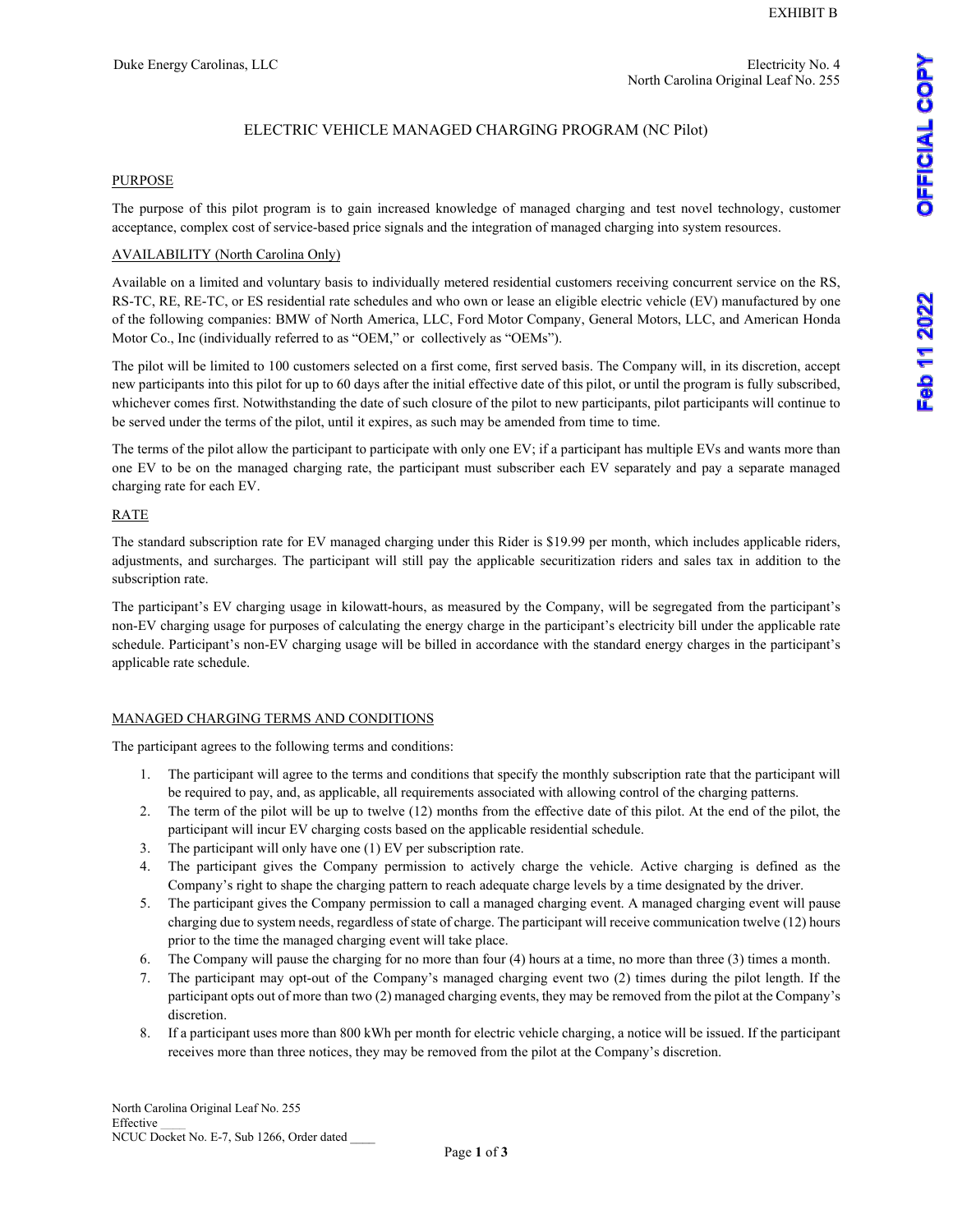#### ELECTRIC VEHICLE MANAGED CHARGING PROGRAM (NC Pilot)

- 9. If the participant uses more than 1,200 kWh per month for electric vehicle charging, they may be removed from the pilot without notice at the Company's discretion.
- 10. Each OEM will present its applicable terms and conditions related to use of customer charging data and charge management activities to the participant during the enrollment process.

#### LIST OF ELIGIBLE VEHICLES

- BMW of North America, LLC
	- $\circ$  i3 and i3s (2014-)
	- o i8 (2014-)
	- o X5 40e (2015-)
	- $\circ$  530e (2017-)
	- o 330e (2015-2018, 2020)
	- o X3 30e (2021)
- Ford Motor Company
	- o Escape Plug-In Hybrid
	- o Ford Mustang Mach-E
	- o Ford F150 Lightning
	- o Ford Transit
	- General Motors, LLC
		- o Chevrolet Volt (2016-2019)
		- o Chevrolet Bolt (2017-)
		- o Chevrolet Bolt EUV (2022-)
		- o GMC Hummer
		- o Cadillac Lyriq
- American Honda Motor Co., Inc.
	- o Honda Clarity

#### EQUIPMENT INSPECTION AND SERVICING

The Company or its agents shall have the right of ingress and egress to participant's premises at all reasonable hours for the purpose of inspecting Company's wiring and apparatus; changing, exchanging, or repairing its property, as necessary; or removing its property after termination of service. Company and Participant shall schedule a convenient time for such purposes whenever it is necessary to service Company's equipment installed inside the residence. If any tampering with Company-owned equipment occurs, Company may adjust the billing and take other action in accordance with the Rules and Regulations of the North Carolina Utilities Commission and the laws of the State of North Carolina as applicable to meter tampering.

#### PILOT PERIOD

The Pilot Period shall be up to twelve (12) months from the effective date of this pilot. Participant or Company may terminate participation under this pilot by providing 30 days written prior notice to the other party. Termination will be effective with the next billing cycle.

#### SALES TAX

To the above charges will be added any applicable North Carolina Sales Tax.

#### COMPANY RETENTION OF BENEFITS

Participant bill certainty and other considerations offered under the terms of this pilot are understood to be an essential element in

North Carolina Original Leaf No. 255 Effective \_\_\_\_ NCUC Docket No. E-7, Sub 1266, Order dated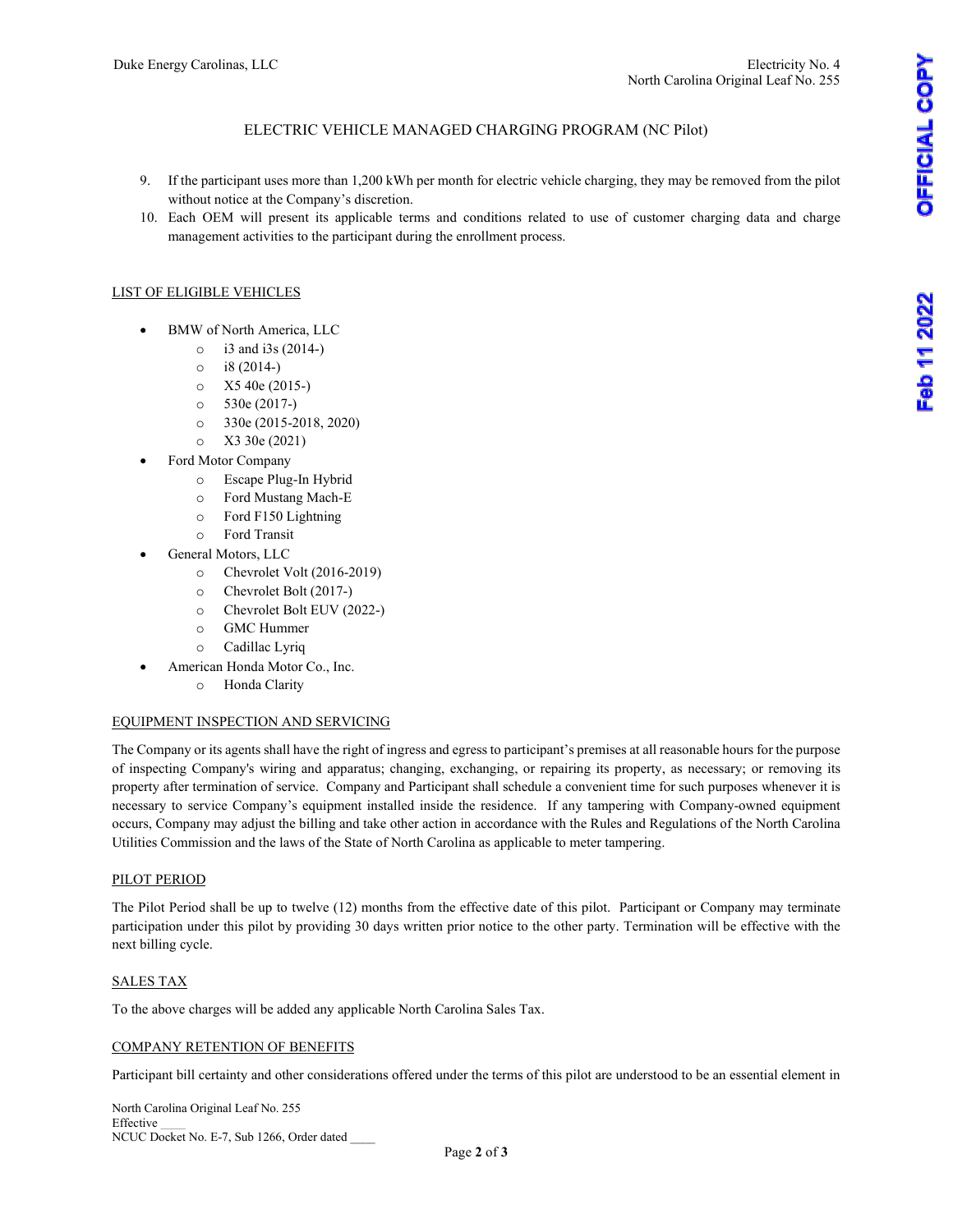### ELECTRIC VEHICLE MANAGED CHARGING PROGRAM (NC Pilot)

the participant's decision to participate in the pilot. Upon payment of these considerations, Company will be entitled to any and all environmental, energy efficiency, and demand reduction benefits and attributes, including all reporting and compliance rights, associated with participant's participation in the pilot.

#### GENERAL

Services and offerings under this pilot are subject to the authority of the North Carolina Utilities Commission and are subject to changes or other modifications lawfully made thereby.

#### PAYMENT

Bills under this Schedule are due and payable on the date of the bill at the office of the Company. Bills are past due and delinquent on the twenty-fifth day after the date of the bill. If any bill is not so paid, the Company has the right to suspend service. In addition, all bills not paid by the twenty-fifth day after the date of the bill shall be subject to a one percent (1%) late payment charge on the unpaid amount. This late payment charge shall be rendered on the following month's bill and it shall become part of, and be due and payable with, the bill on which it is rendered.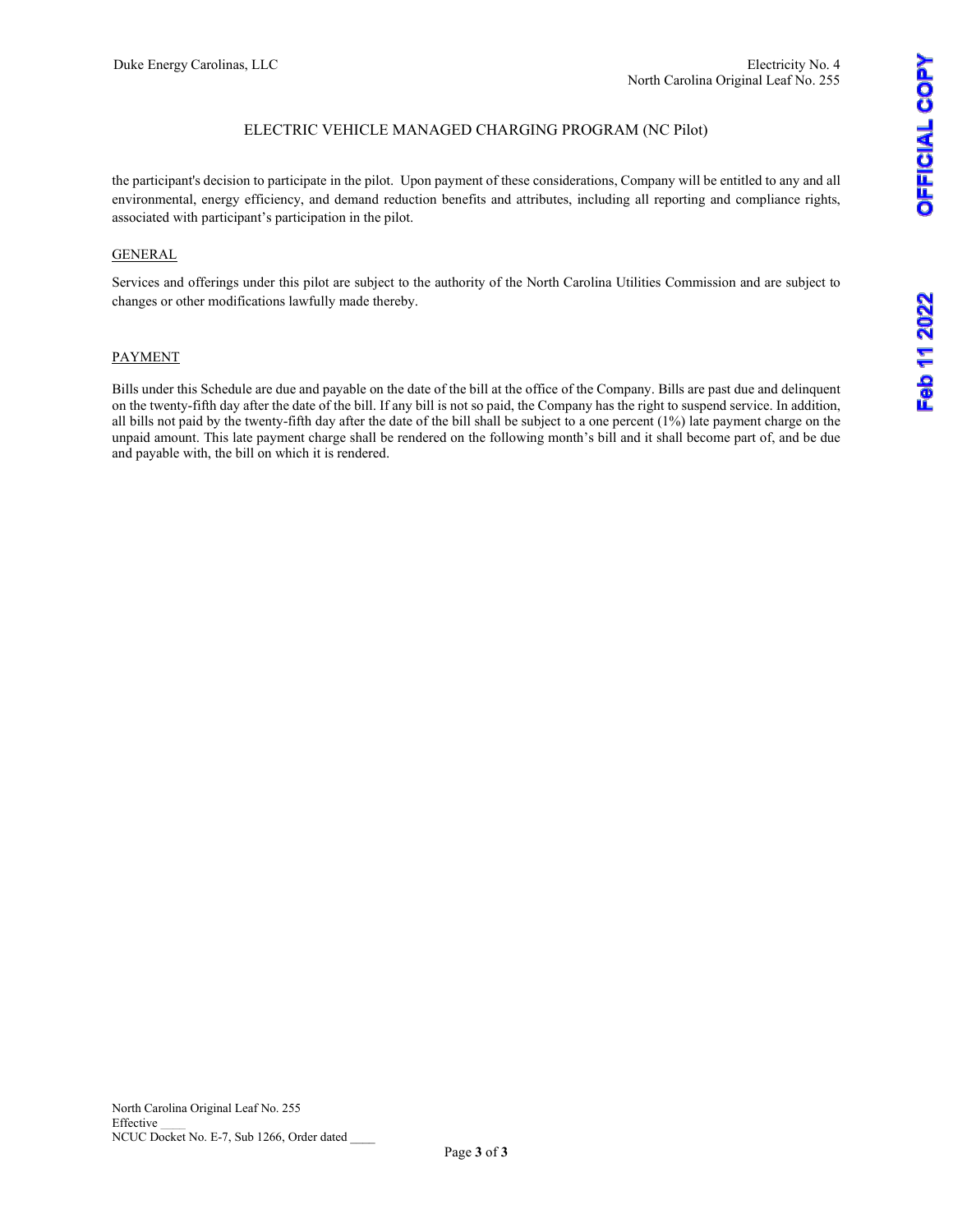#### ELECTRIC VEHICLE MANAGED CHARGING PROGRAM MCEV-1 (NC Pilot)

#### **PURPOSE**

The purpose of this pilot program is to gain increased knowledge of managed charging and test novel technology, customer acceptance, complex cost of service-based price signals and the integration of managed charging into system resources.

#### AVAILABILITY (North Carolina Only)

Available on a limited and voluntary basis to individually metered residential customers receiving concurrent service on the RES, R-TOU, or R-TOU-CPP residential rate schedules and who own or lease an eligible electric vehicle (EV) manufactured by one of the following companies: BMW of North America, LLC, Ford Motor Company, General Motors, LLC, and American Honda Motor Co., Inc (individually referred to as "OEM," or collectively as "OEMs").

The pilot will be limited to 100 customers selected on a first come, first served basis. The Company will, in its discretion, accept new participants into this pilot for up to 60 days after the initial effective date of this pilot, or until the program is fully subscribed, whichever comes first. Notwithstanding the date of such closure of the pilot to new participants, pilot participants will continue to be served under the terms of the pilot, until it expires, as such may be amended from time to time.

The terms of the pilot allow the participant to participate with only one EV; if a participant has multiple EVs and wants more than one EV to be on the managed charging rate, the participant must subscribe each EV separately and pay a separate managed charging rate for each EV.

#### RATE

The standard subscription rate for EV managed charging under this Rider is \$24.99 per month, which includes applicable riders, adjustments, and surcharges. The participant will still pay the applicable securitization riders and sales tax in addition to the subscription rate.

The participant's EV charging usage in kilowatt-hours, as measured by the Company, will be segregated from the participant's non-EV charging usage for purposes of calculating the energy charge in the participant's electricity bill under the applicable rate schedule. Participant's non-EV charging usage will be billed in accordance with the standard energy charges in the participant's applicable rate schedule.

#### MANAGED CHARGING TERMS AND CONDITIONS

The participant agrees to the following terms and conditions:

- 1. The participant will agree to the terms and conditions that specify the monthly subscription rate that the participant will be required to pay, and, as applicable, all requirements associated with allowing control of the charging patterns.
- 2. The term of the pilot will be up to twelve (12) months from the effective date of this pilot. At the end of the pilot, the participant will incur EV charging costs based on the applicable residential schedule.
- 3. The participant will only have one (1) EV per subscription rate.
- 4. The participant gives the Company permission to actively charge the vehicle. Active charging is defined as the Company's right to shape the charging pattern to reach adequate charge levels by a time designated by the driver.
- 5. The participant gives the Company permission to call a managed charging event. A managed charging event will pause charging due to system needs, regardless of state of charge. The participant will receive communication twelve (12) hours prior to the time the managed charging event will take place.
- 6. The Company will pause the charging for no more than four (4) hours at a time, no more than three (3) times a month.
- 7. The participant may opt-out of the Company's managed charging event two (2) times during the pilot length. If the participant opts out of more than two (2) managed charging events, they may be removed from the pilot at the Company's discretion.
- 8. If a participant uses more than 800 kWh per month for electric vehicle charging, a notice will be issued. If the participant receives more than three notices, they may be removed from the pilot at the Company's discretion.
- 9. If the participant uses more than 1,200 kWh per month for electric vehicle charging, they may be removed from the pilot without notice at the Company's discretion.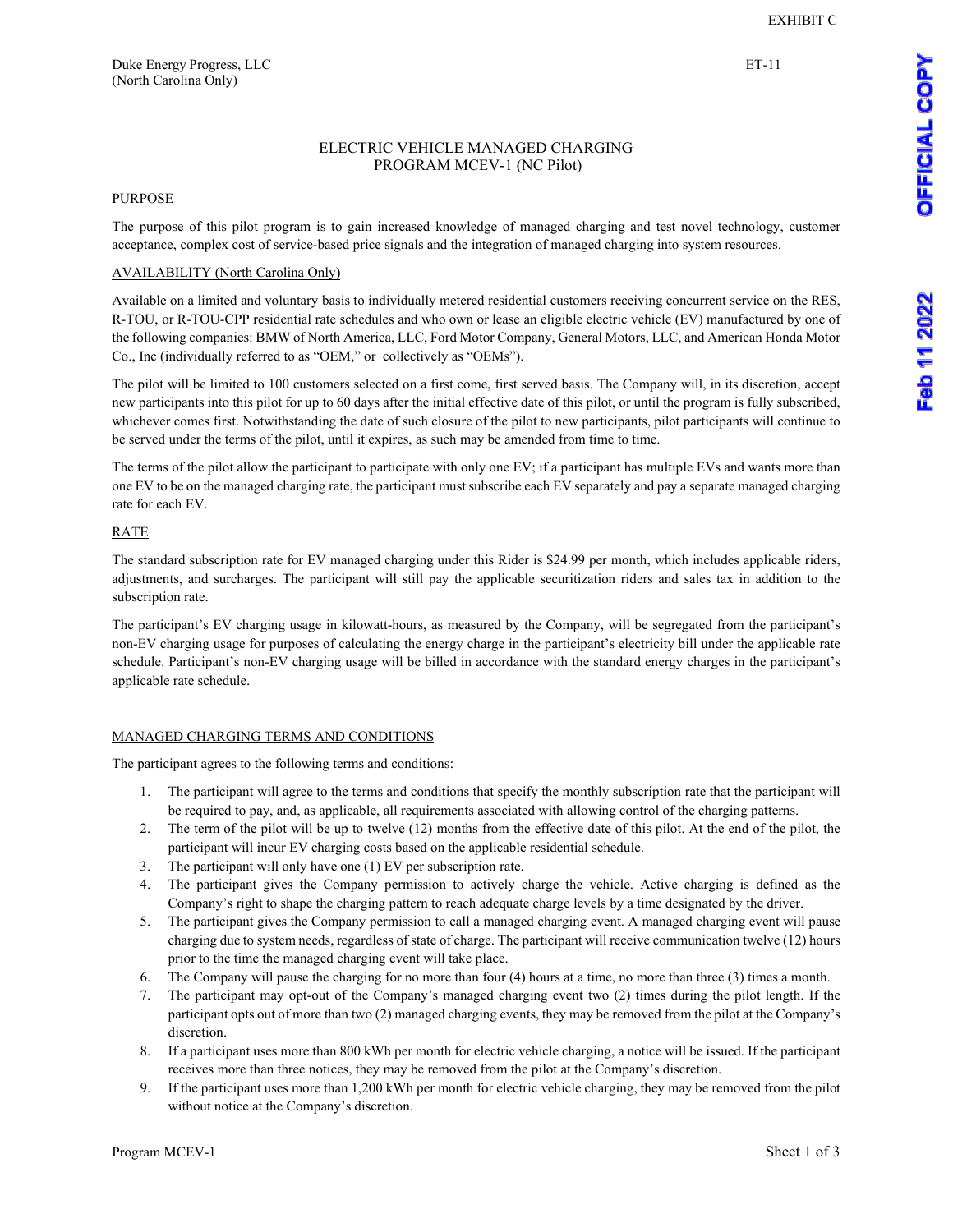#### ELECTRIC VEHICLE MANAGED CHARGING PROGRAM MCEV-1 (NC Pilot)

10. Each OEM will present its applicable terms and conditions related to use of customer charging data and charge management activities to the participant during the enrollment process.

#### LIST OF ELIGIBLE VEHICLES

- BMW of North America, LLC
	- $\circ$  i3 and i3s (2014-)
	- $\circ$  i8 (2014-)
	- $\circ$  X5 40e (2015-)
	- o 530e (2017-)
	- o 330e (2015-2018, 2020)
	- o X3 30e (2021)
- Ford Motor Company
	- o Escape Plug-In Hybrid
	- o Ford Mustang Mach-E
	- o Ford F150 Lightning
	- o Ford Transit
- General Motors, LLC
	- o Chevrolet Volt (2016-2019)
	- o Chevrolet Bolt (2017-)
	- o Chevrolet Bolt EUV (2022-)
	- o GMC Hummer
	- o Cadillac Lyriq
- American Honda Motor Co., Inc.
	- o Honda Clarity

#### EQUIPMENT INSPECTION AND SERVICING

The Company or its agents shall have the right of ingress and egress to participant's premises at all reasonable hours for the purpose of inspecting Company's wiring and apparatus; changing, exchanging, or repairing its property, as necessary; or removing its property after termination of service. Company and Participant shall schedule a convenient time for such purposes whenever it is necessary to service Company's equipment installed inside the residence. If any tampering with Company-owned equipment occurs, Company may adjust the billing and take other action in accordance with the Rules and Regulations of the North Carolina Utilities Commission and the laws of the State of North Carolina as applicable to meter tampering.

#### PILOT PERIOD

The Pilot Period shall be up to twelve (12) months from the effective date of this pilot. Participant or Company may terminate participation under this pilot by providing 30 days written prior notice to the other party. Terminations will be effective with the next billing cycle.

#### SALES TAX

To the above charges will be added any applicable North Carolina Sales Tax.

#### COMPANY RETENTION OF BENEFITS

Participant bill certainty and other considerations offered under the terms of this pilot are understood to be an essential element in the participant's decision to participate in the pilot. Upon payment of these considerations, Company will be entitled to any and all environmental, energy efficiency, and demand reduction benefits and attributes, including all reporting and compliance rights, associated with participant's participation in the pilot.